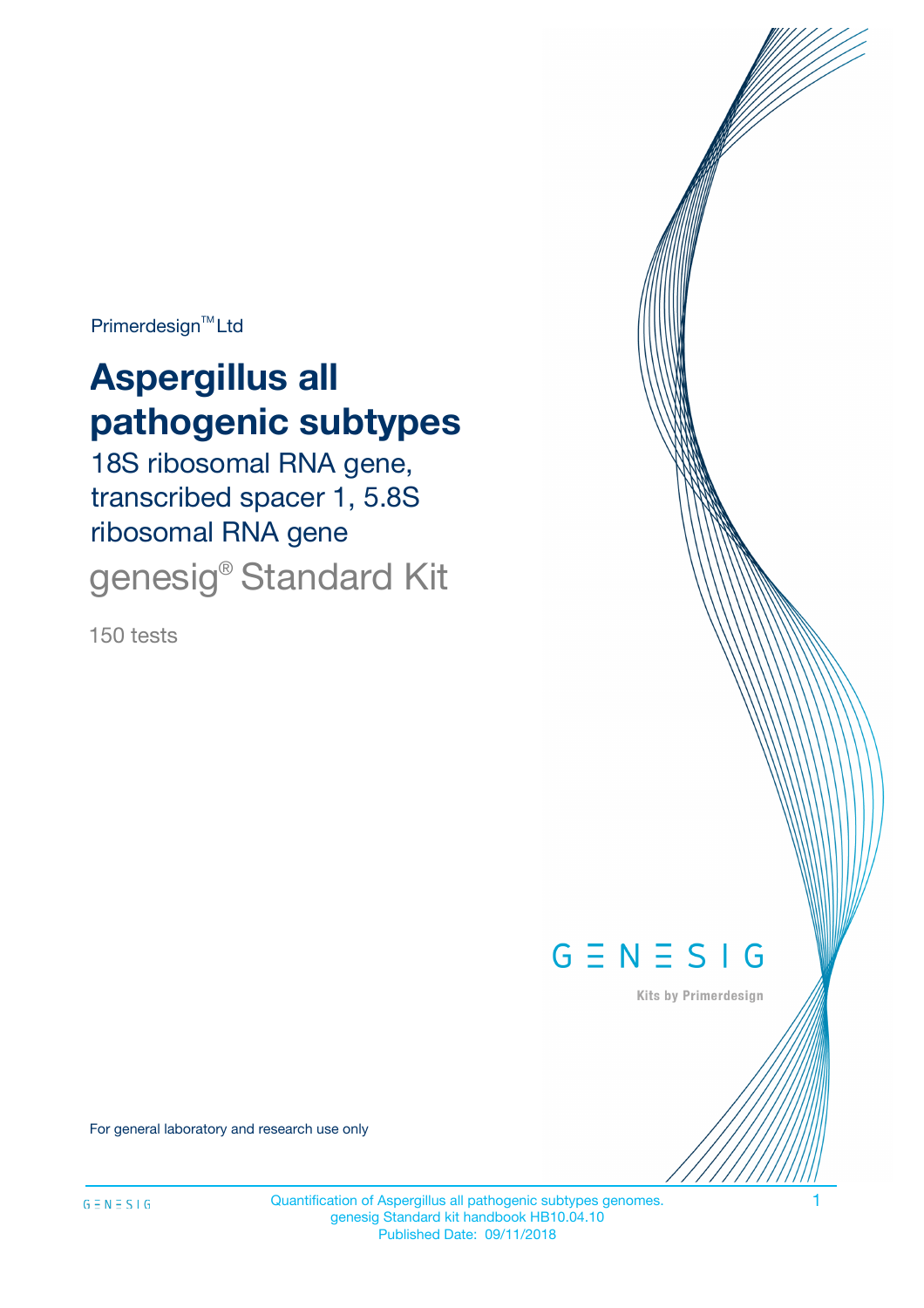# Introduction to Aspergillus all pathogenic subtypes

Aspergillosis is the name given to a wide variety of diseases caused by the genus of fungi Aspergillus. The most common forms are allergic bronchopulmonary aspergillosis, pulmonary aspergilloma and invasive aspergillosis. Compromised immune systems often allow Aspergillus to colonize.

A. fumigatus has a stable haploid genome, with no known sexual cycle, and reproduces by forming conidiospores that are released into the environment. Capable of growth at 37°C (human body temperature), spores are common inhalation pollutants; typically, however, these are quickly eliminated by the immune system in healthy individuals.

A flavus is a mold fungus associated with aspergillosis of the lungs and sometimes believed to cause corneal, otomycotic, and nasoorbital infections. It is believed to be allergenic. It is particularly common on corn and peanuts, as well as water damaged carpets, and is one of several species of mold known to produce aflatoxin which is a carcinogenic substance.

A. clavatus is a species of Aspergillus with conidia dimensions 3-4.5 x 2.5-4.5 micrometres. It is found in soil and animal manure and can produce the toxin patulin which may be associated with disease in humans and animals. This species is only occasionally pathogenic but is link to human allergic disease.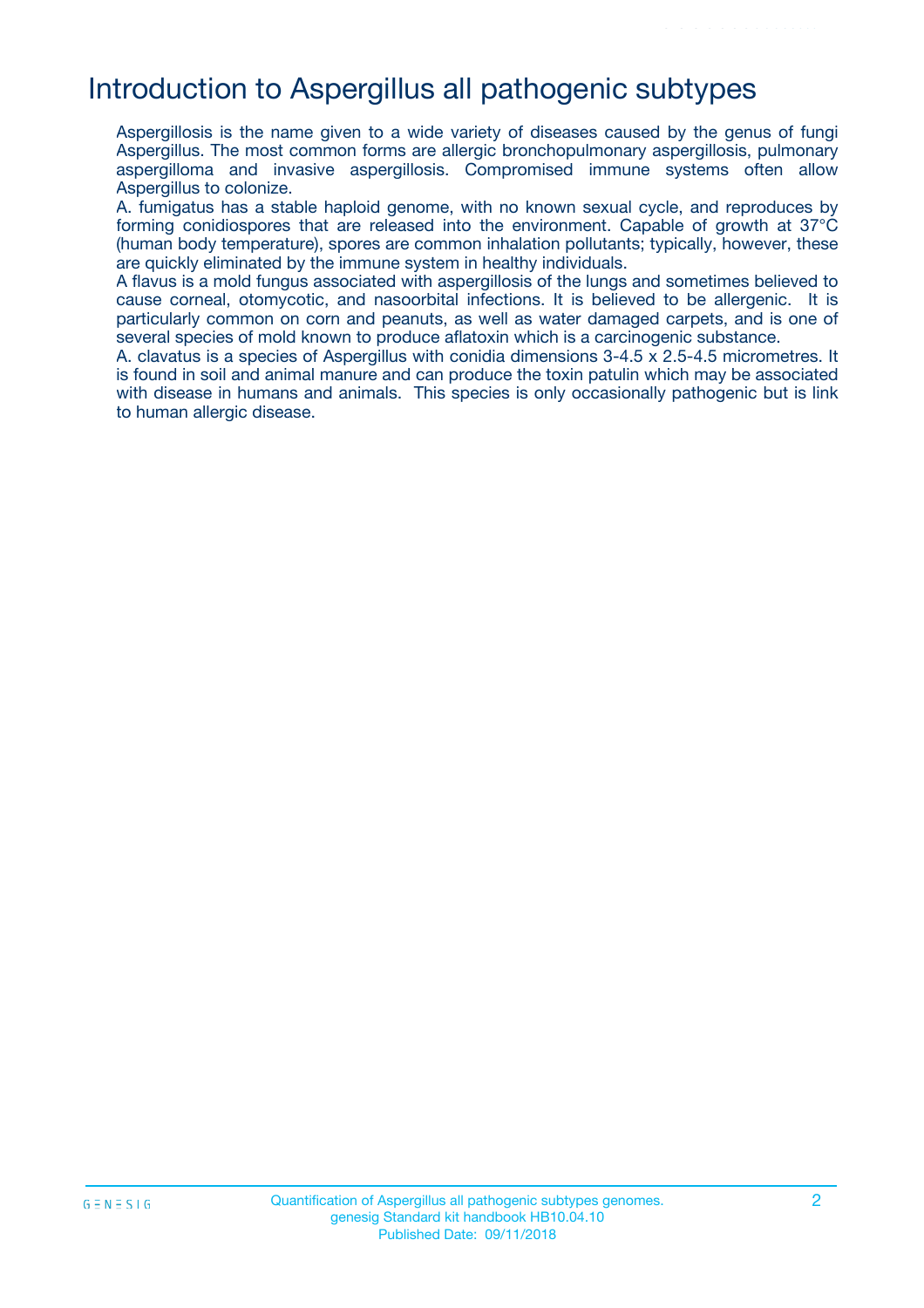

The Primerdesign genesig Kit for Aspergillus all pathogenic subtypes (Aspergillus\_spp) genomes is designed for the in vitro quantification of Aspergillus\_spp genomes. The kit is designed to have a broad detection profile. Specifically, the primers represent 100% homology with over 95% of the NCBI database reference sequences available at the time of design.

The dynamics of genetic variation means that new sequence information may become available after the initial design. Primerdesign periodically reviews the detection profiles of our kits and when required releases new versions.

The ribosomal gene, is the ideal target to achieve a broad based detection profile within this genus. The primers and probe sequences in this kit have 100% homology with over 95% of NCBI database sequences.

This kit is known to detect many non-Aspergillus species including Candida and Penicillium.

If you require further information, or have a specific question about the detection profile of this kit then please send an e.mail to enquiry@primerdesign.co.uk and our bioinformatics team will answer your question.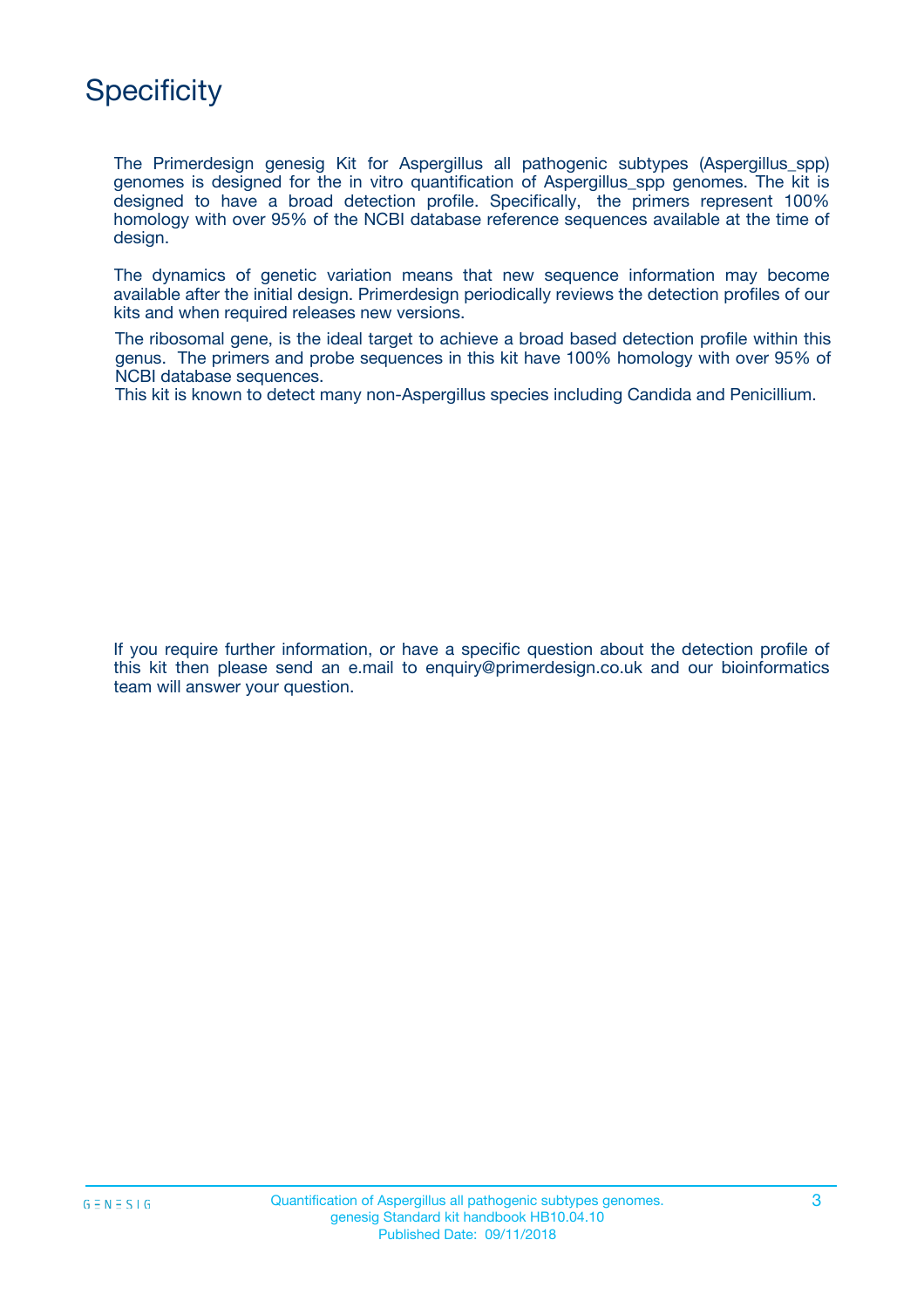# Kit contents

- **Aspergillus\_spp specific primer/probe mix (150 reactions BROWN)** FAM labelled
- **Aspergillus\_spp positive control template (for Standard curve RED)**
- **RNase/DNase free water (WHITE)** for resuspension of primer/probe mixes
- **Template preparation buffer (YELLOW)** for resuspension of positive control template and standard curve preparation

# Reagents and equipment to be supplied by the user

#### **Real-time PCR Instrument**

#### **Extraction kit**

This kit is recommended for use with genesig Easy DNA/RNA extraction kit. However, it is designed to work well with all processes that yield high quality RNA and DNA with minimal PCR inhibitors.

#### **oasig**TM **lyophilised or Precision**®**PLUS 2X qPCR Master Mix**

This kit is intended for use with oasig or PrecisionPLUS2X qPCR Master Mix.

**Pipettors and Tips**

**Vortex and centrifuge**

**Thin walled 1.5 ml PCR reaction tubes**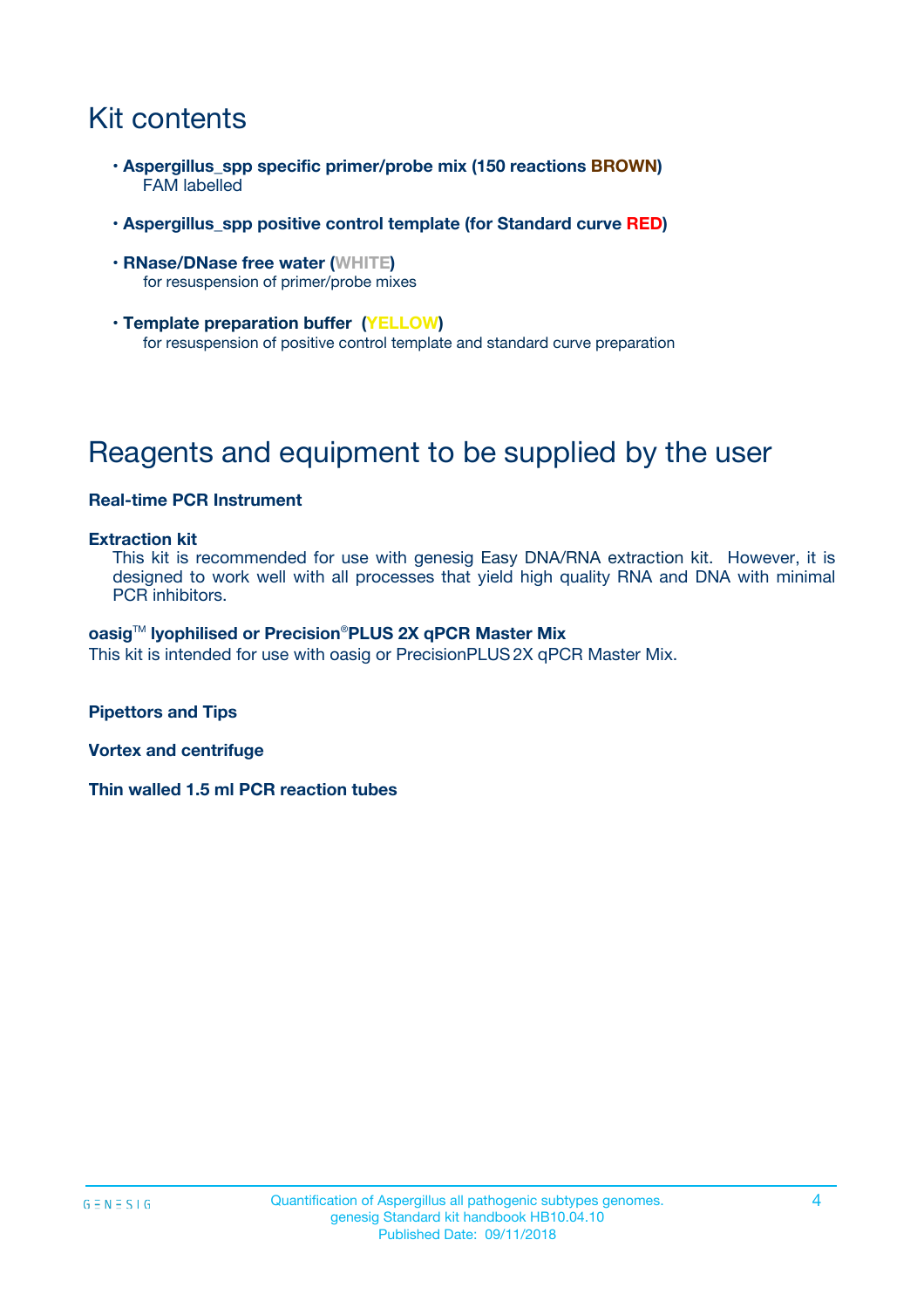### Kit storage and stability

This kit is stable at room temperature but should be stored at -20ºC on arrival. Once the lyophilised components have been resuspended they should not be exposed to temperatures above -20°C for longer than 30 minutes at a time and unnecessary repeated freeze/thawing should be avoided. The kit is stable for six months from the date of resuspension under these circumstances.

If a standard curve dilution series is prepared this can be stored frozen for an extended period. If you see any degradation in this serial dilution a fresh standard curve can be prepared from the positive control.

Primerdesign does not recommend using the kit after the expiry date stated on the pack.

### Suitable sample material

All kinds of sample material suited for PCR amplification can be used. Please ensure the samples are suitable in terms of purity, concentration, and DNA integrity. Always run at least one negative control with the samples. To prepare a negative-control, replace the template DNA sample with RNase/DNase free water.

### Dynamic range of test

Under optimal PCR conditions genesig Aspergillus\_spp detection kits have very high priming efficiencies of >95% and can detect less than 100 copies of target template.

### Notices and disclaimers

This product is developed, designed and sold for research purposes only. It is not intended for human diagnostic or drug purposes or to be administered to humans unless clearly expressed for that purpose by the Food and Drug Administration in the USA or the appropriate regulatory authorities in the country of use. During the warranty period Primerdesign genesig detection kits allow precise and reproducible data recovery combined with excellent sensitivity. For data obtained by violation to the general GLP guidelines and the manufacturer's recommendations the right to claim under guarantee is expired. PCR is a proprietary technology covered by several US and foreign patents. These patents are owned by Roche Molecular Systems Inc. and have been sub-licensed by PE Corporation in certain fields. Depending on your specific application you may need a license from Roche or PE to practice PCR. Additional information on purchasing licenses to practice the PCR process may be obtained by contacting the Director of Licensing at Roche Molecular Systems, 1145 Atlantic Avenue, Alameda, CA 94501 or Applied Biosystems business group of the Applera Corporation, 850 Lincoln Centre Drive, Foster City, CA 94404. In addition, the 5' nuclease assay and other homogeneous amplification methods used in connection with the PCR process may be covered by U.S. Patents 5,210,015 and 5,487,972, owned by Roche Molecular Systems, Inc, and by U.S. Patent 5,538,848, owned by The Perkin-Elmer Corporation.

### Trademarks

Primerdesign™ is a trademark of Primerdesign Ltd.

genesig $^\circledR$  is a registered trademark of Primerdesign Ltd.

The PCR process is covered by US Patents 4,683,195, and 4,683,202 and foreign equivalents owned by Hoffmann-La Roche AG. BI, ABI PRISM® GeneAmp® and MicroAmp® are registered trademarks of the Applera Genomics (Applied Biosystems Corporation). BIOMEK® is a registered trademark of Beckman Instruments, Inc.; iCycler™ is a registered trademark of Bio-Rad Laboratories, Rotor-Gene is a trademark of Corbett Research. LightCycler™ is a registered trademark of the Idaho Technology Inc. GeneAmp®, TaqMan® and AmpliTaqGold® are registered trademarks of Roche Molecular Systems, Inc., The purchase of the Primerdesign reagents cannot be construed as an authorization or implicit license to practice PCR under any patents held by Hoffmann-LaRoche Inc.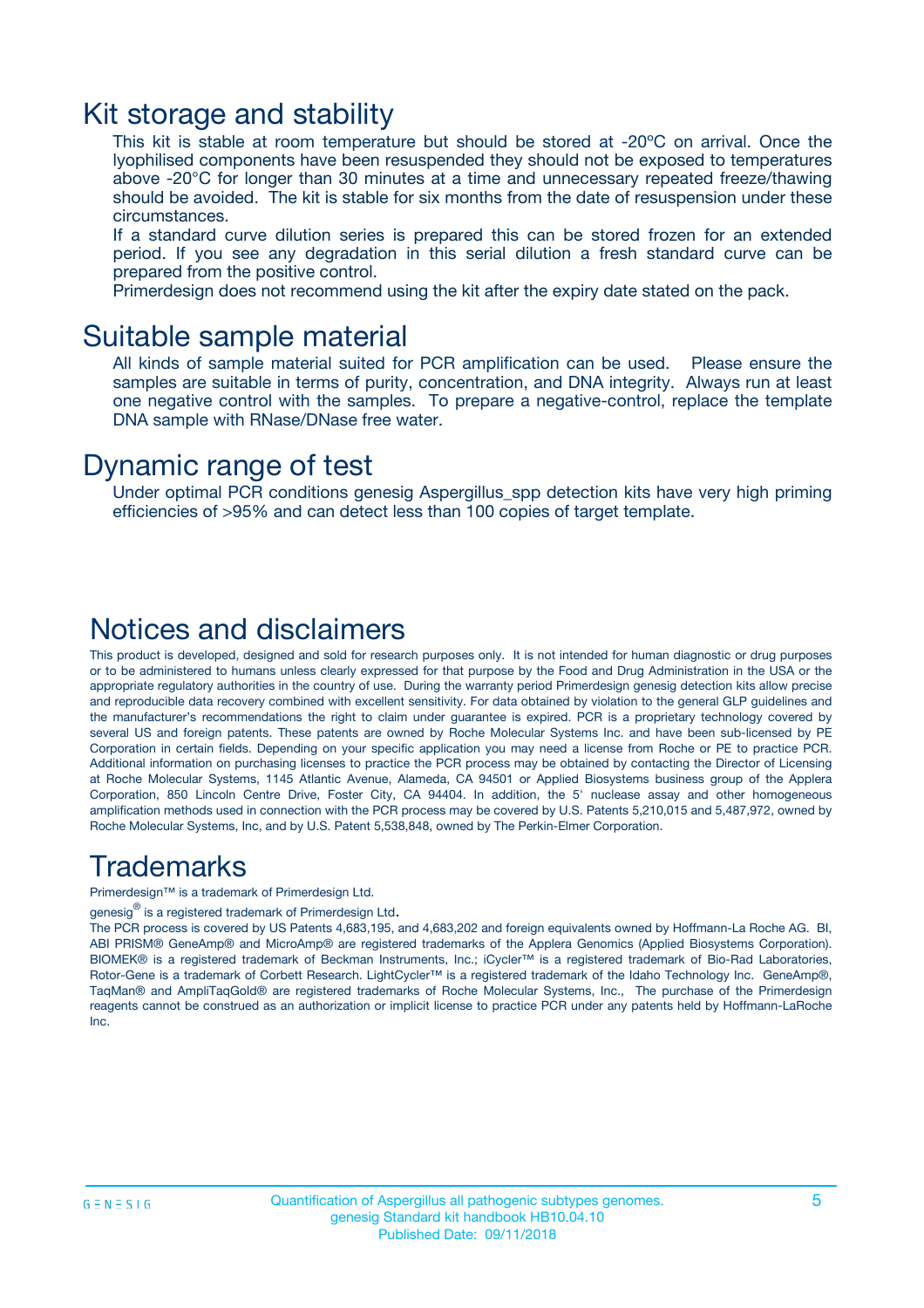# Principles of the test

#### **Real-time PCR**

A Aspergillus spp specific primer and probe mix is provided and this can be detected through the FAM channel.

The primer and probe mix provided exploits the so-called TaqMan® principle. During PCR amplification, forward and reverse primers hybridize to the Aspergillus spp DNA. A fluorogenic probe is included in the same reaction mixture which consists of a DNA probe labeled with a 5`-dye and a 3`-quencher. During PCR amplification, the probe is cleaved and the reporter dye and quencher are separated. The resulting increase in fluorescence can be detected on a range of qPCR platforms.

#### **Positive control**

For copy number determination and as a positive control for the PCR set up, the kit contains a positive control template. This can be used to generate a standard curve of Aspergillus\_spp copy number / Cq value. Alternatively the positive control can be used at a single dilution where full quantitative analysis of the samples is not required. Each time the kit is used, at least one positive control reaction must be included in the run. A positive result indicates that the primers and probes for detecting the target Aspergillus\_spp gene worked properly in that particular experimental scenario. If a negative result is obtained the test results are invalid and must be repeated. Care should be taken to ensure that the positive control does not contaminate any other kit component which would lead to false-positive results. This can be achieved by handling this component in a Post PCR environment. Care should also be taken to avoid cross-contamination of other samples when adding the positive control to the run. This can be avoided by sealing all other samples and negative controls before pipetting the positive control into the positive control well.

#### **Negative control**

To validate any positive findings a negative control reaction should be included every time the kit is used. For this reaction the RNase/DNase free water should be used instead of template. A negative result indicates that the reagents have not become contaminated while setting up the run.

Aspergillus\_spp DNA is known to be highly prevalent within the air and environment generally and the negative control may therefore give a late positive signal due to environmental contamination. The interpretation of results section of this handbook gives guidance on how to interpret results where environmental contamination is evident.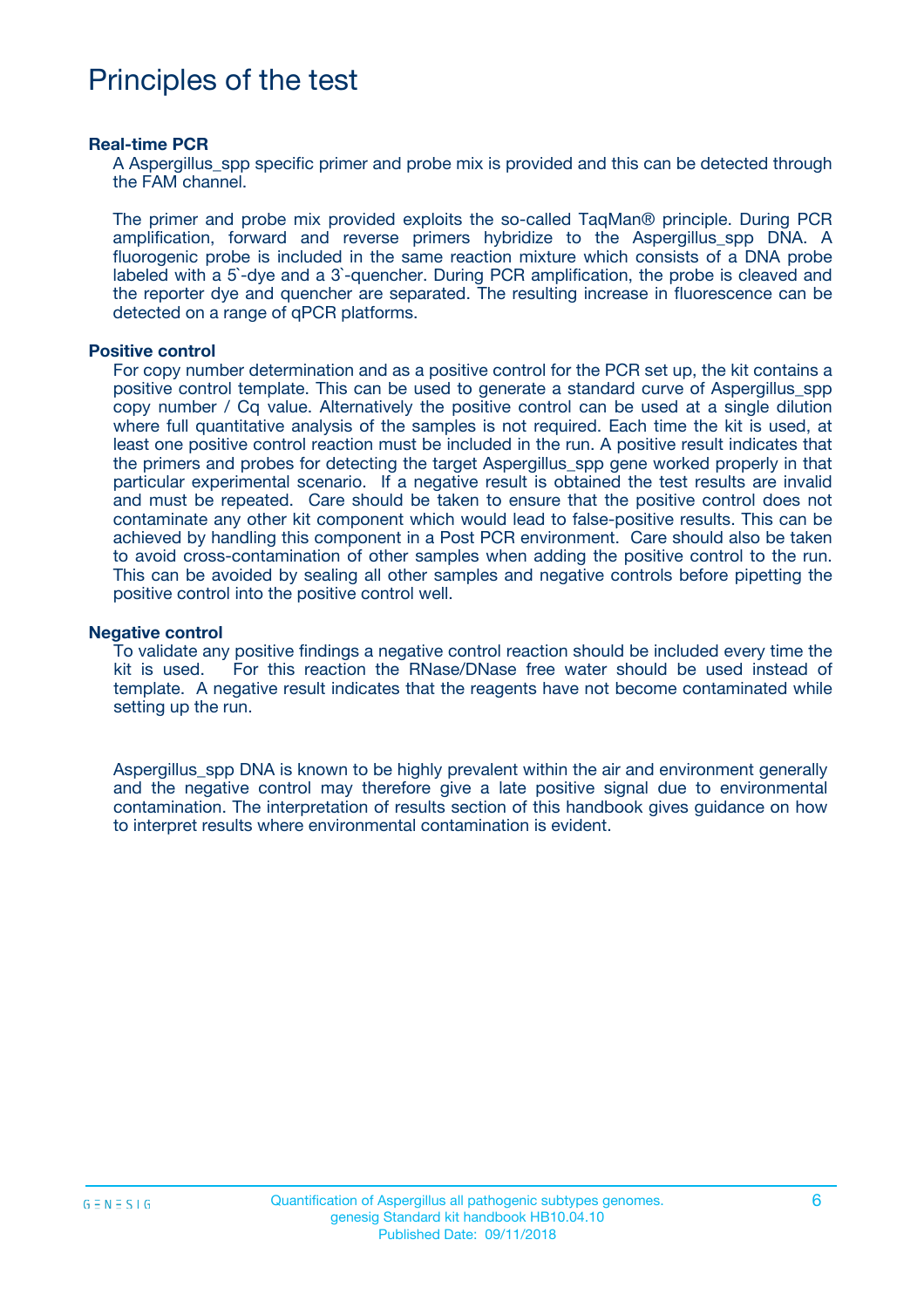## Resuspension protocol

To minimize the risk of contamination with foreign DNA, we recommend that all pipetting be performed in a PCR clean environment. Ideally this would be a designated PCR lab or PCR cabinet. Filter tips are recommended for all pipetting steps.

#### **1. Pulse-spin each tube in a centrifuge before opening.**

This will ensure lyophilised primer and probe mix is in the base of the tube and is not spilt upon opening the tube.

**2. Resuspend the kit components in the RNase/DNase free water supplied, according to the table below.**

To ensure complete resuspension, vortex each tube thoroughly.

| Component - resuspend in water           | <b>Volume</b> |
|------------------------------------------|---------------|
| <b>Pre-PCR pack</b>                      |               |
| Aspergillus_spp primer/probe mix (BROWN) | 165 ul        |

**3. Resuspend the positive control template in the template preparation buffer supplied, according to the table below:**

To ensure complete resuspension, vortex the tube thoroughly.

| Component - resuspend in template preparation buffer | l Volume' |
|------------------------------------------------------|-----------|
| <b>Post-PCR heat-sealed foil</b>                     |           |
| Aspergillus_spp Positive Control Template (RED) *    | 500 µl    |

\* This component contains high copy number template and is a VERY significant contamination risk. It must be opened and handled in a separate laboratory environment, away from the other components.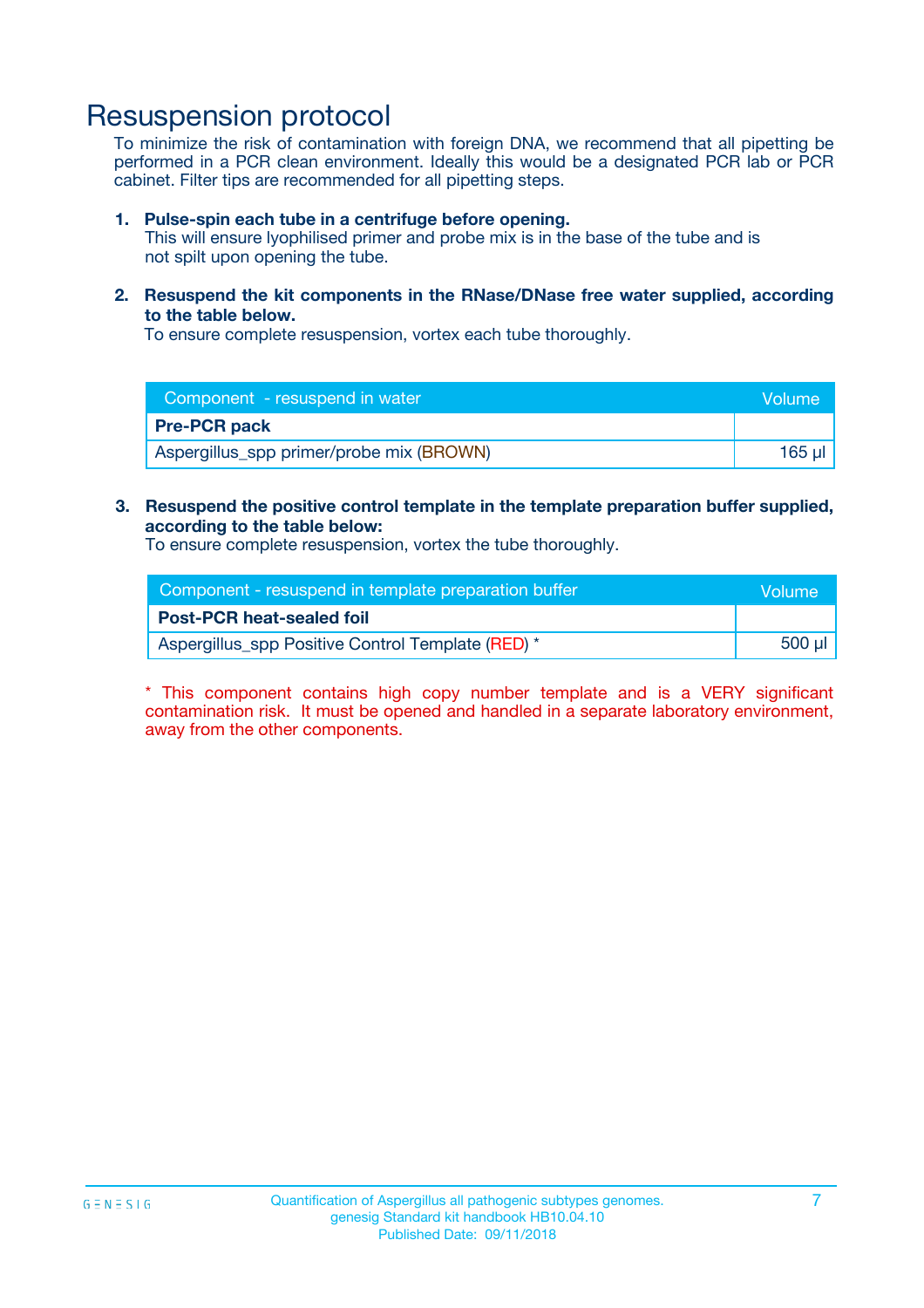# qPCR detection protocol

**1. For each DNA sample prepare a reaction mix according to the table below:** Include sufficient reactions for positive and negative controls.

| Component                                 | Volume   |
|-------------------------------------------|----------|
| oasig or PrecisionPLUS 2X qPCR Master Mix | 10 $\mu$ |
| Aspergillus_spp primer/probe mix (BROWN)  | 1 $\mu$  |
| <b>RNase/DNase free water (WHITE)</b>     | $4 \mu$  |
| <b>Final Volume</b>                       | $15 \mu$ |

- **2. Pipette 15µl of this mix into each well according to your qPCR experimental plate set up.**
- **3. Prepare DNA templates for each of your samples.**
- **4. Pipette 5µl of DNA template into each well, according to your experimental plate set up.**

For negative control wells use 5µl of RNase/DNase free water. The final volume in each well is 20µl.

**5. If a standard curve is included for quantitative analysis, prepare a reaction mix according to the table below:**

| Component                                 | Volume     |
|-------------------------------------------|------------|
| oasig or PrecisionPLUS 2X qPCR Master Mix | 10 µl      |
| Aspergillus_spp primer/probe mix (BROWN)  | 1 µI       |
| <b>RNase/DNase free water (WHITE)</b>     | $4 \mu$    |
| <b>Final Volume</b>                       | $15$ $\mu$ |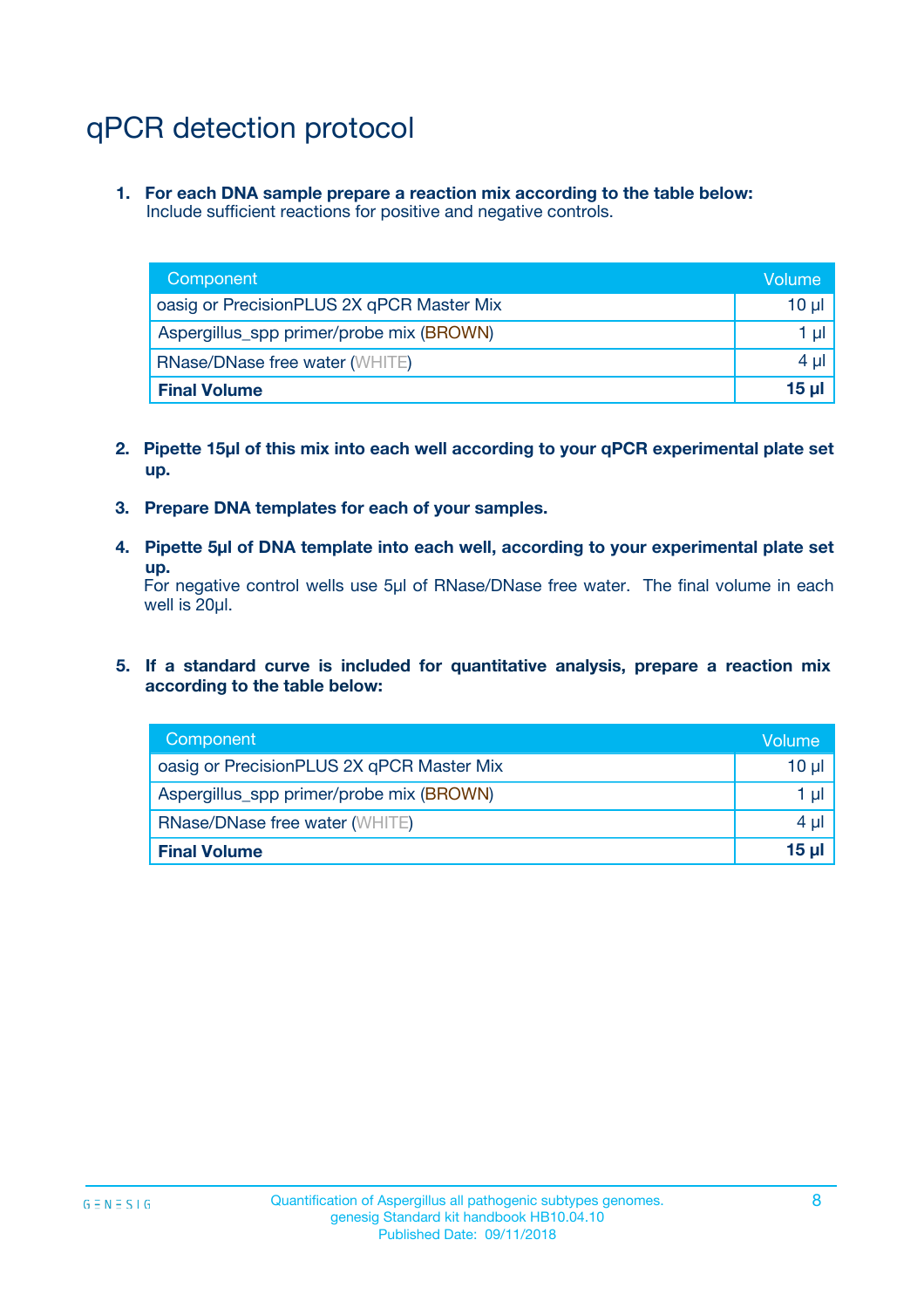### **6. Preparation of a standard curve dilution series.**

- 1) Pipette 90µl of template preparation buffer into 5 tubes and label 2-6
- 2) Pipette 10µl of Positive Control Template (RED) into tube 2
- 3) Vortex thoroughly
- 4) Change pipette tip and pipette 10µl from tube 2 into tube 3
- 5) Vortex thoroughly

Repeat steps 4 and 5 to complete the dilution series

| <b>Standard Curve</b>         | <b>Copy Number</b>     |
|-------------------------------|------------------------|
| Tube 1 Positive control (RED) | $2 \times 10^5$ per µl |
| Tube 2                        | $2 \times 10^4$ per µl |
| Tube 3                        | $2 \times 10^3$ per µl |
| Tube 4                        | $2 \times 10^2$ per µl |
| Tube 5                        | 20 per µl              |
| Tube 6                        | $2$ per $\mu$          |

7. Pipette 5µl of standard template into each well for the standard curve according to your experimental plate set up.

The final volume in each well is 20µl.

# qPCR amplification protocol

Amplification conditions using oasig or PrecisionPLUS2X qPCR Master Mix.

| <b>Step</b> |                   | <b>Time</b>     | Temp           |
|-------------|-------------------|-----------------|----------------|
|             | Enzyme activation | 2 min           | $95^{\circ}$ C |
| Cycling x50 | Denaturation      | 10 <sub>s</sub> | 95 $°C$        |
|             | DATA COLLECTION * | 60 s            | 60 °C          |

\* Fluorogenic data should be collected during this step through the FAM channel